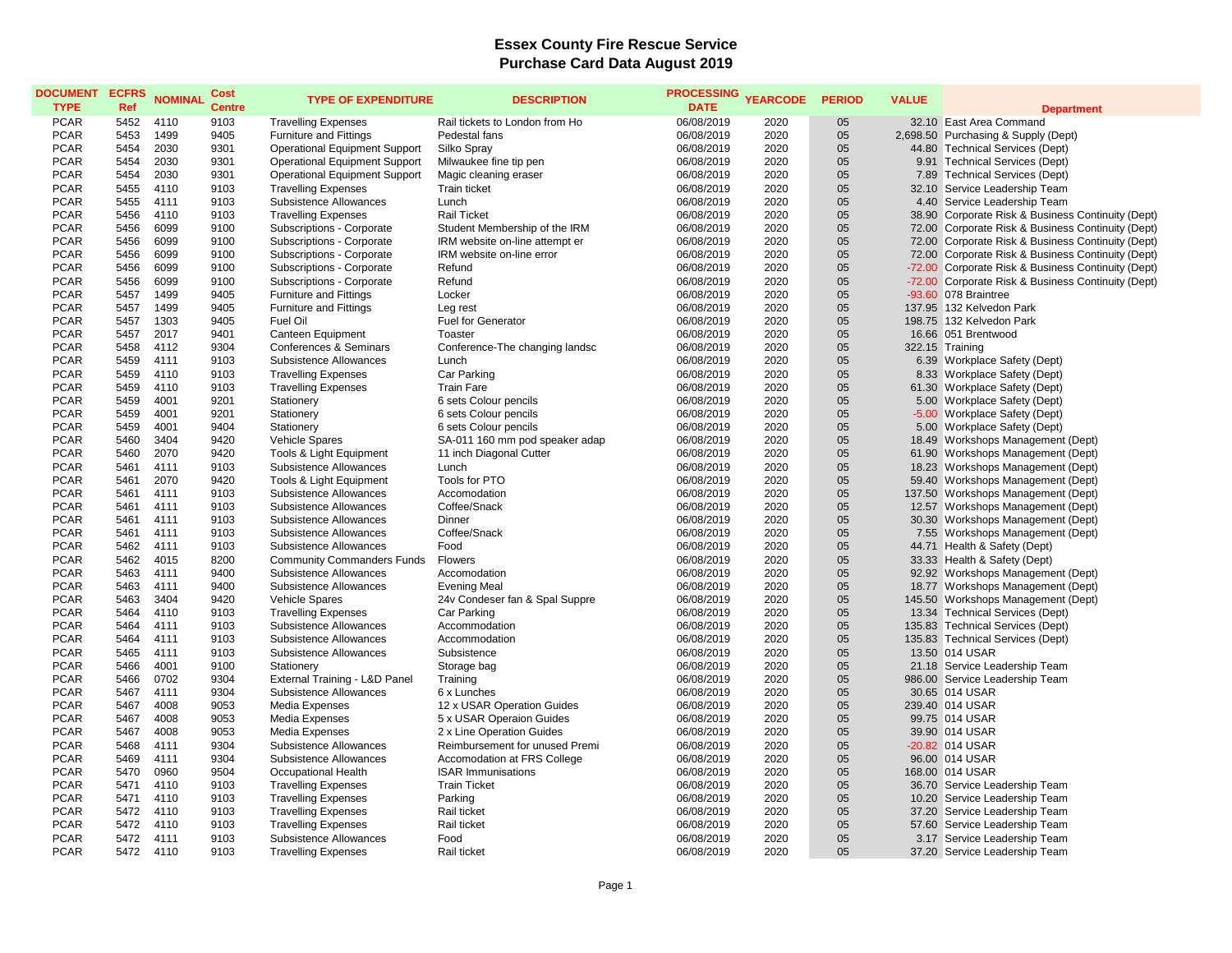## **Essex County Fire Rescue Service Purchase Card Data August 2019**

| <b>DOCUMENT</b><br><b>TYPE</b> | <b>ECFRS</b><br>Ref | <b>NOMINAL</b> | Cost<br><b>Centre</b> | <b>TYPE OF EXPENDITURE</b>                                     | <b>DESCRIPTION</b>                                               | PROCESSING YEARCODE<br><b>DATE</b> |              | <b>PERIOD</b> | <b>VALUE</b> | <b>Department</b>                                     |
|--------------------------------|---------------------|----------------|-----------------------|----------------------------------------------------------------|------------------------------------------------------------------|------------------------------------|--------------|---------------|--------------|-------------------------------------------------------|
| <b>PCAR</b>                    | 5473                | 4005           | 9505                  | <b>IT Consumables</b>                                          | VINTRONS 1700mAh Li-ion Batter                                   | 06/08/2019                         | 2020         | 05            | 9.87 ICT     |                                                       |
| <b>PCAR</b>                    | 5473                | 4005           | 9505                  | <b>IT Consumables</b>                                          | 3 X VGA to HDMI, GANA 1080P F                                    | 06/08/2019                         | 2020         | 05            | 28.72 ICT    |                                                       |
| <b>PCAR</b>                    | 5473                | 2303           | 9404                  | Clothing & Footwear                                            | 2x Nike Academy 18 tracksuit                                     | 06/08/2019                         | 2020         | 05            |              | 196.20 Purchasing & Supply (Dept)                     |
| <b>PCAR</b>                    | 5473                | 4005           | 9505                  | <b>IT Consumables</b>                                          | Motorola MA-071WP Waterproof F                                   | 06/08/2019                         | 2020         | 05            | 7.30 ICT     |                                                       |
| <b>PCAR</b>                    | 5473                | 4005           | 9505                  | <b>IT Consumables</b>                                          | 10 x 2 metre 4K 2.0 HDMI Cabl                                    | 06/08/2019                         | 2020         | 05            | 58.25 ICT    |                                                       |
| <b>PCAR</b>                    | 5473                | 4005           | 9505                  | <b>IT Consumables</b>                                          | Plantronics CS520 Binaural hea                                   | 06/08/2019                         | 2020         | 05            |              | 209.00 Human Resources (Dept)                         |
| <b>PCAR</b>                    | 5473                | 4005           | 9505                  | <b>IT Consumables</b>                                          | Contour roller mouse pro 3 - b                                   | 06/08/2019                         | 2020         | 05            |              | 162.50 Human Resources (Dept)                         |
| <b>PCAR</b>                    | 5473                | 4005           | 9505                  | <b>IT Consumables</b>                                          | VGA Splitter Cable, Benfei VGA                                   | 06/08/2019                         | 2020         | 05            | 8.28 ICT     |                                                       |
| <b>PCAR</b>                    | 5473                | 4005           | 9505                  | <b>IT Consumables</b>                                          | UGREEN VGA Extension Cable 3m,                                   | 06/08/2019                         | 2020         | 05            | 11.23 ICT    |                                                       |
| <b>PCAR</b>                    | 5473                | 4110           | 9103                  | <b>Travelling Expenses</b>                                     | Gatwick purple parking flexibl                                   | 06/08/2019                         | 2020         | 05            |              | 64.98 Training (Dept)                                 |
| <b>PCAR</b>                    | 5473                | 4110           | 9103                  | <b>Travelling Expenses</b>                                     | Gatwick purple parking flexibl                                   | 06/08/2019                         | 2020         | 05            |              | 64.98 Training (Dept)                                 |
| <b>PCAR</b>                    | 5473                | 4110           | 9103                  | <b>Travelling Expenses</b>                                     | Gatwick purple parking flexibl                                   | 06/08/2019                         | 2020         | 05            |              | 64.98 Training (Dept)                                 |
| <b>PCAR</b>                    | 5474                | 4021           | 9201                  | Home Safety                                                    | Double ended screwdriver bits                                    | 06/08/2019                         | 2020         | 05            |              | 14.07 Community Safety                                |
| <b>PCAR</b>                    | 5474                | 2030           | 9301                  | <b>Operational Equipment Support</b>                           | Latches for Makita tool boxes                                    | 06/08/2019                         | 2020         | 05            |              | 11.46 Technical Services                              |
| <b>PCAR</b>                    | 5474                | 2030           | 9301                  | <b>Operational Equipment Support</b>                           | Measuring Jugs & Detergent                                       | 06/08/2019                         | 2020         | 05            |              | 2.42 Technical Services                               |
| <b>PCAR</b>                    | 5474                | 4019           | 9201                  | <b>Community Safety</b>                                        | Essex Fire Museum Accession Re                                   | 06/08/2019                         | 2020         | 05            |              | 159.17 Community Safety                               |
| <b>PCAR</b>                    | 5474                | 4111           | 9304                  | Subsistence Allowances                                         | Cake for Passout on 23 August                                    | 06/08/2019                         | 2020         | 05            |              | 160.00 Community Safety (Dept)                        |
| <b>PCAR</b>                    | 5474                | 0710           | 9504                  | Organisational Development                                     | CIPS E Learning - Formation of                                   | 06/08/2019                         | 2020         | 05            |              | 20.00 Purchasing & Supply (Dept)                      |
| <b>PCAR</b>                    | 5474                | 3404           | 9420                  | Vehicle Spares                                                 | Solo Hook & Loop straps                                          | 06/08/2019                         | 2020         | 05            |              | 1,508.00 Workshops Engineering (Dept)                 |
| <b>PCAR</b>                    | 5474                | 4111           | 9304                  | Subsistence Allowances                                         | Hotel accomodation                                               | 06/08/2019                         | 2020         | 05            |              | 481.67 Operations (Dept)                              |
| <b>PCAR</b>                    | 5474                | 4021           | 9201                  | Home Safety                                                    | Double ended screwdriver bits                                    | 06/08/2019                         | 2020         | 05            |              | 28.02 Community Safety                                |
| <b>PCAR</b>                    | 5474                | 4021           | 9201                  | Home Safety                                                    | Double ended screwdriver bits                                    | 06/08/2019                         | 2020         | 05            |              | -28.02 Community Safety                               |
| <b>PCAR</b>                    | 5475                | 4037           | 9202                  | Fire Prevention Support                                        | Tourist Laptop Backpacks x 8                                     | 06/08/2019                         | 2020         | 05            |              | 253.27 Workplace Safety (Dept)                        |
| <b>PCAR</b>                    | 5475                | 2087           | 9204                  | <b>Water Services</b>                                          | 1000 x Fir Tree Clips - non re                                   | 06/08/2019                         | 2020         | 05            |              | 78.10 Water Services (Dept)                           |
| <b>PCAR</b>                    | 5475                | 0960           | 9504                  | Occupational Health                                            | A4 Opti Snap Frame, 25mm profi                                   | 06/08/2019                         | 2020         | 05            |              | 517.50 Human Resources                                |
| <b>PCAR</b>                    | 5475                | 4111           | 9103                  | Subsistence Allowances                                         | Accomodation for 8th July                                        | 06/08/2019                         | 2020         | 05            |              | 124.18 Operations (Dept)                              |
| <b>PCAR</b>                    | 5475                | 4111           | 9304                  | Subsistence Allowances                                         | Accomodation for 23                                              | 06/08/2019                         | 2020         | 05            |              | 359.97 Operations (Dept)                              |
| <b>PCAR</b>                    | 5475                | 4111           | 9103                  | Subsistence Allowances                                         | Accomodation for 17th July                                       | 06/08/2019                         | 2020         | 05            |              | 131.99 Training (Dept)                                |
| <b>PCAR</b>                    | 5475                | 0702           | 9304                  | External Training - L&D Panel                                  | Attendance at Colour In Health                                   | 06/08/2019                         | 2020         | 05            |              | 30.03 Human Resources (Dept)                          |
| <b>PCAR</b>                    | 5475                | 6899           | 9304                  | Miscellaneous Expenses                                         | Walk Behind Karcher Sweeper S6                                   | 06/08/2019                         | 2020         | 05            |              | 99.99 STC Witham                                      |
| <b>PCAR</b>                    | 5475                | 4005           | 9505                  | <b>IT Consumables</b>                                          | E-Fax Annual Subscription Fee                                    | 06/08/2019                         | 2020         | 05            |              | 75.00 Purchasing & Supply (Dept)                      |
| <b>PCAR</b>                    | 5475                | 4111           | 9103                  | Subsistence Allowances                                         | Refund of Accomodation                                           | 06/08/2019                         | 2020         | 05            |              | -131.99 Training (Dept)                               |
| <b>PCAR</b>                    | 5475                | 4111           | 9304                  | Subsistence Allowances                                         | Accomodation                                                     | 06/08/2019                         | 2020         | 05            |              | 80.00 Human Resources (Dept)                          |
| <b>PCAR</b>                    | 5475                | 2017           | 9401                  | <b>Canteen Equipment</b>                                       | 450mm Long Gas Ignitors x 6                                      | 06/08/2019                         | 2020         | 05            |              | 34.05 Catering                                        |
| <b>PCAR</b>                    | 5475                | 2017           | 9401                  | Canteen Equipment                                              | 450mm Long Gas Ignitors x 6                                      | 06/08/2019                         | 2020         | 05            |              | 40.86 Catering                                        |
| <b>PCAR</b>                    | 5475                | 0708           | 9504                  | Equalities and Community Engage Duo Reading Ruler Overlays for |                                                                  | 06/08/2019                         | 2020         | 05            |              | 11.89 Human Resources (Dept)                          |
| <b>PCAR</b>                    | 5475                | 6899           | 9103                  | Miscellaneous Expenses                                         | Ceramic Magnets                                                  | 06/08/2019                         | 2020         | 05            |              | 58.29 Purchasing & Supply (Dept)                      |
| <b>PCAR</b>                    | 5475                | 6899           | 9103                  | Miscellaneous Expenses                                         | Magnets & Really Useful 9L                                       | 06/08/2019                         | 2020         | 05            |              | 4.99 Purchasing & Supply (Dept)                       |
| <b>PCAR</b>                    | 5475                | 0708           | 9504                  | Equalities and Community Engage Mesh Wall Literature Holder fo |                                                                  | 06/08/2019                         | 2020         | 05            |              | 9.77 Human Resources (Dept)                           |
| <b>PCAR</b>                    | 5475                | 2017           | 9401                  | Canteen Equipment                                              | Refund of 450mm Long Gas Ignit                                   | 06/08/2019                         | 2020         | 05            |              | -40.86 Operations (Dept)                              |
| <b>PCAR</b>                    | 5475                | 4003           | 9504                  |                                                                | Postage Direct Mailing & Carriage 430x460mm Polypost Polythene M | 06/08/2019                         | 2020         | 05            |              | 31.27 Human Resources (Dept)                          |
| <b>PCAR</b><br><b>PCAR</b>     | 5475<br>5475        | 4019<br>4008   | 9201<br>9104          | <b>Community Safety</b>                                        | 4 x 6/4817 Trodat Ink Pads                                       | 06/08/2019                         | 2020         | 05<br>05      |              | 24.77 Community Safety                                |
| <b>PCAR</b>                    | 5475                | 4001           | 9404                  | Media Expenses<br>Stationery                                   | Replacement Medals for long se<br>British Standard BS 6391:2009  | 06/08/2019<br>06/08/2019           | 2020<br>2020 | 05            |              | 63.00 Communications & Media (Dept)                   |
| <b>PCAR</b>                    | 5475                | 0962           | 9504                  |                                                                | Renewal of CIPS Membership                                       |                                    | 2020         | 05            |              | 88.00 Technical Services (Dept)                       |
| <b>PCAR</b>                    | 5475                | 2017           | 9401                  | <b>Employee Subscriptions</b><br>Canteen Equipment             | Catering items for Orsett                                        | 06/08/2019<br>06/08/2019           | 2020         | 05            |              | 137.00 Purchasing & Supply (Dept)<br>22.87 055 Orsett |
| <b>PCAR</b>                    | 5475                | 2017           | 9401                  | Canteen Equipment                                              | Catering items for Orsett                                        | 06/08/2019                         | 2020         | 05            |              | 54.01 055 Orsett                                      |
| <b>PCAR</b>                    | 5476                | 4019           | 9201                  | <b>Community Safety</b>                                        | Catering                                                         | 03/07/2019                         | 2020         | 05            |              | 36.36 Community Safety                                |
| <b>PCAR</b>                    | 5476                | 4019           | 9201                  | <b>Community Safety</b>                                        | Catering                                                         | 03/07/2019                         | 2020         | 05            |              | 71.59 Community Safety                                |
| <b>PCAR</b>                    | 5476                | 4019           | 9201                  | <b>Community Safety</b>                                        | Catering                                                         | 03/07/2019                         | 2020         | 05            |              | 29.96 Community Safety                                |
| <b>PCAR</b>                    | 5476                | 4019           | 9201                  | <b>Community Safety</b>                                        | Catering                                                         | 03/07/2019                         | 2020         | 05            |              | 28.67 Community Safety                                |
| <b>PCAR</b>                    | 5477                | 4019           | 9201                  | <b>Community Safety</b>                                        | Catering                                                         | 06/08/2019                         | 2020         | 05            |              | 94.32 Community Safety                                |
| <b>PCAR</b>                    | 5477                | 4019           | 9201                  | <b>Community Safety</b>                                        | Catering                                                         | 06/08/2019                         | 2020         | 05            |              | 14.40 Community Safety                                |
| <b>PCAR</b>                    | 5477                | 4019           | 9201                  | <b>Community Safety</b>                                        | Catering                                                         | 06/08/2019                         | 2020         | 05            |              | 67.60 Community Safety                                |
| <b>PCAR</b>                    | 5477                | 4019           | 9201                  | <b>Community Safety</b>                                        | Catering                                                         | 06/08/2019                         | 2020         | 05            |              | 24.06 Community Safety                                |
| <b>PCAR</b>                    | 5477                | 4019           | 9201                  | <b>Community Safety</b>                                        | Catering                                                         | 06/08/2019                         | 2020         | 05            |              | 28.69 Community Safety                                |
|                                |                     |                |                       |                                                                |                                                                  |                                    |              |               |              |                                                       |